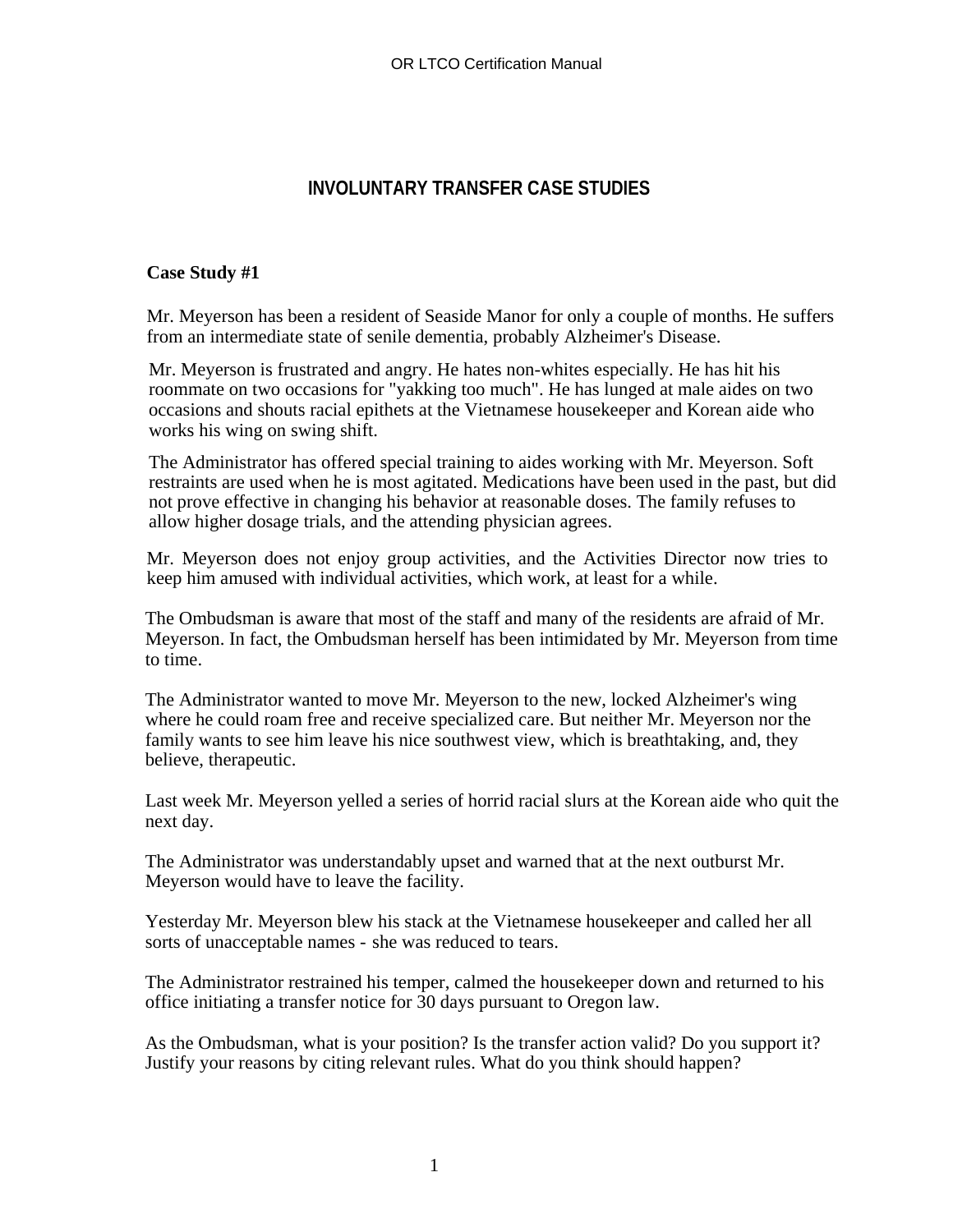## **Case Study #2**

Mr. Jones has been a resident of Fireside Manor Nursing Home for fifteen years. He has grown sicker over the years both mentally and physically.

He has become what the staff calls a screamer. "We tried everything to get him to stop", said long time aide Martha Write. "At night we moved him into the shower room where he could scream his head off and it wouldn't bother anybody. It was warm in there and he didn't mind it - he doesn't know better. Well, we got in big trouble for that, with the state and all. But what do you do with a guy like that?"

Lately Mr. Jones has become quite combative. The Administrator became rightfully fearful for the safety of his staff and the other residents. The Administrator called for a meeting with the local SDSD office and with a social worker consultant. Many alternatives were reviewed; some had been attempted by the facility in the past with little success. It was agreed that a psychosocial assessment at a hospital might offer some clues to possible appropriate interventions.

The Administrator arranged for the assessment with the family's consent.

Mr. Jones was sent to Meridian Park hospital for a complete psychosocial assessment.

During this period, the Administrator came to the conclusion that he could no longer provide adequate care for Mr. Jones and informed the family that when released from the hospital, Mr. Jones would have to go to a different facility. The wife agreed.

After several weeks in another facility, the wife realized that this placement was disadvantageous to the family who would now have to travel more than 50 miles to visit him. "Besides", said Mrs. Jones, "they aren't able to do anything more for him here than they were able to do for him at the last place."

Mrs. Jones asks the Ombudsman for some help.

What advice would you give her? What rules apply? What is your idea for appropriate resolution of this problem?